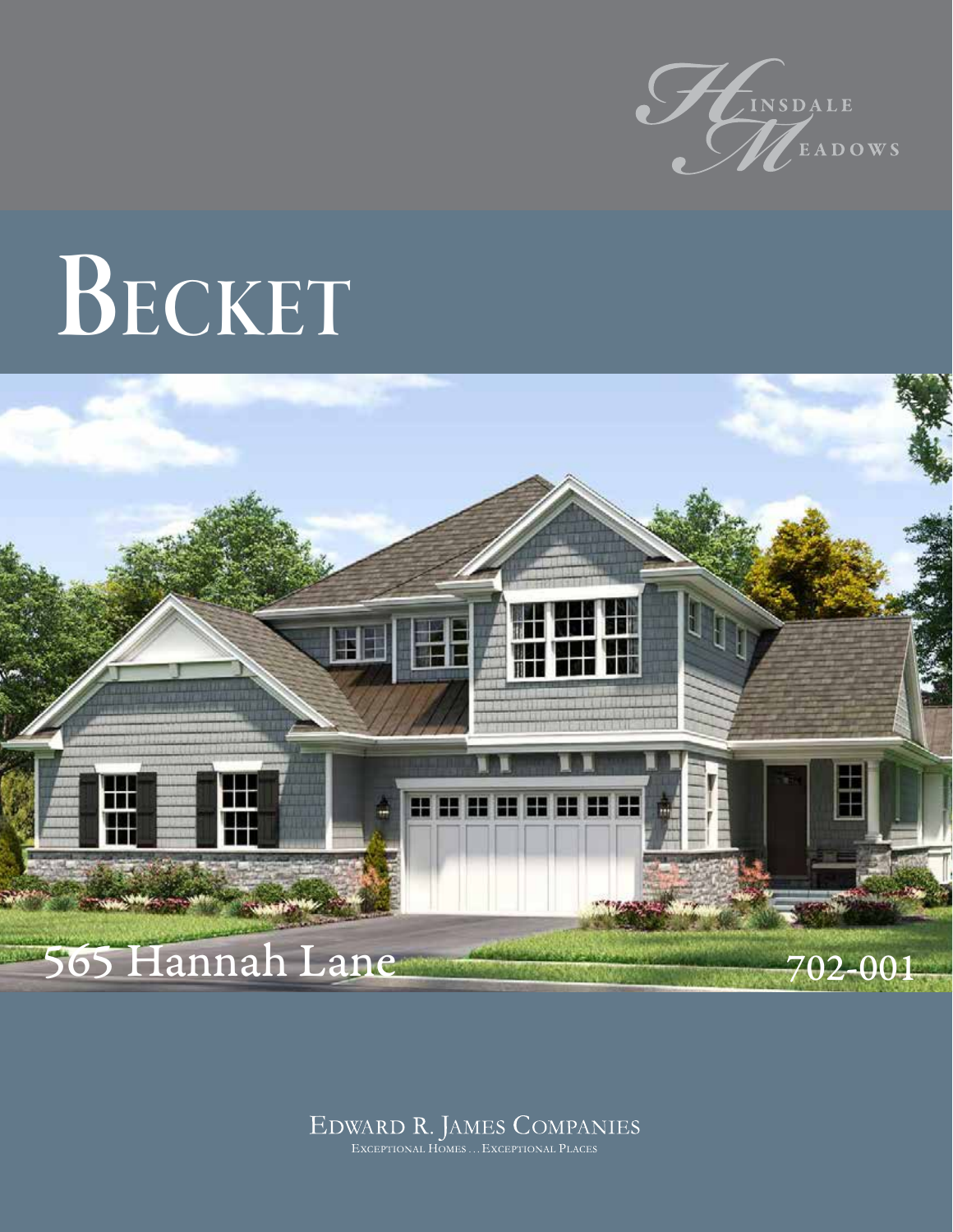### BECKET - MAIN FLOOR

#### 2700 SQ. FT. | MAIN: 1622 | UPPER: 1078 | BASEMENT: 1515 | GARAGE: 446



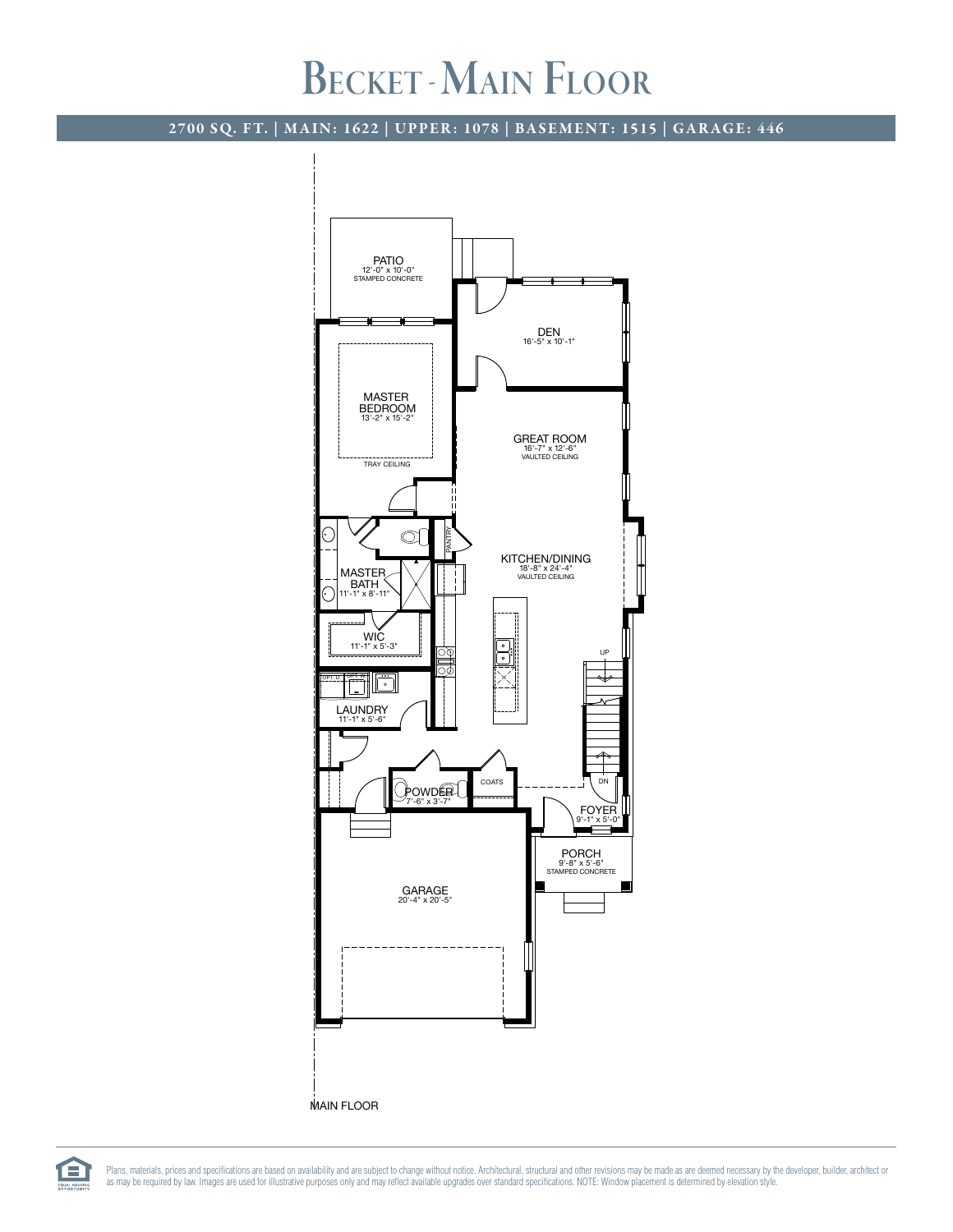### BECKET - UPPER FLOOR

2700 SQ. FT. | MAIN: 1622 | UPPER: 1078 | BASEMENT: 1515 | GARAGE: 446



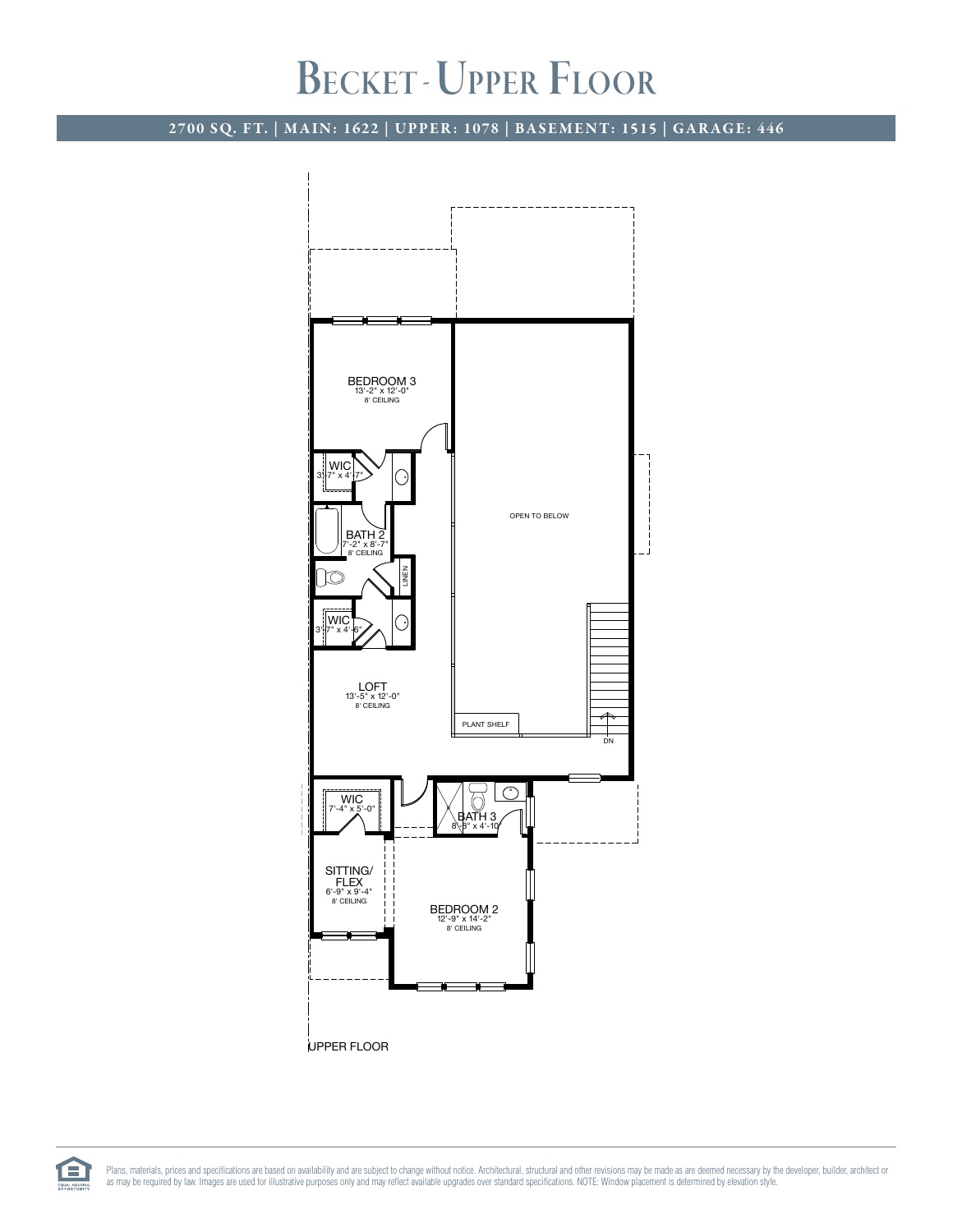### BECKET - BASEMENT

2700 SQ. FT. | MAIN: 1622 | UPPER: 1078 | BASEMENT: 1515 | GARAGE: 446